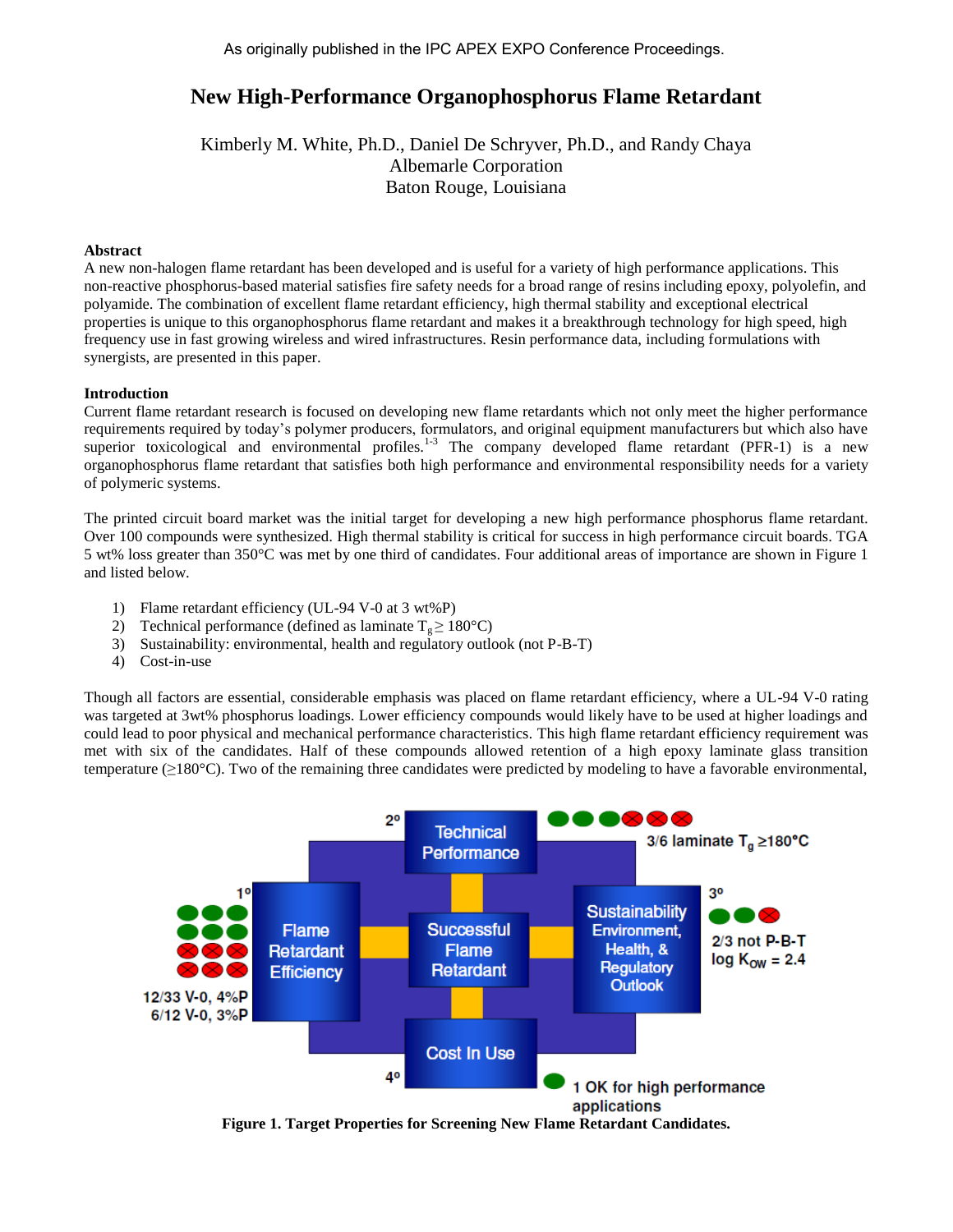health and regulatory outlook. They were predicted to be non-toxic and non-bio-accumulative and therefore would not be classified as Persistent-Bio-accumulative-Toxic (P-B-T). The log of the octanol-water partition coefficient, log  $K_{ow}$ , was 2.4 for PFR-1 and also indicates that it is not expected to bio-accumulate. Another characteristic, solubility in prepreg processing solvents, is desirable, but not essential for high performance applications. Examples of insoluble flame retardants, also with good P-B-T profiles, used in high performance circuit boards include 1,2-bis(pentabromophenyl)ethane (BrFR-1) and N,Nethylenebis(tetrabromophthalimide) (BrFR-2) shown in Figure 2.<sup>4</sup>



**Figure 2. Structures of BFR-1 and BFR-2.**

Many phosphorus-based flame retardants are suitable for only one or two application areas. Some of these flame retardants fall short of meeting broad requirements including flame retardant efficiency, thermal stability, physical and mechanical properties, and electrical properties of the polymers to which they are added. The company's new organophosphorus flame retardant is melt blendable in some resin systems, has excellent flame retardant efficiency, thermal stability and UV color stability. It can be used in both thermoplastic and thermoset polymers. A variety of applications have been explored, including:

- Circuit boards (epoxy, hydrocarbon, others…)
- Aerospace (epoxy, phenolics, others…)
- Films and fibers (polyolefin, polyamide, polyester)
- Connectors and light emitting diode (LED) parts (high temperature polyamide)
- Wire and Cable (polyolefin, others…)

We anticipate identifying additional areas of promise for this broadly applicable new flame retardant. This paper summarizes some of the performance attributes of this new developmental organophosphorus flame retardant in a few selected polymer systems.

#### **Experimental**

#### Epoxy Laminate Preparation and Testing

A variety of 4-ply laminates were prepared by blending flame retardants with a multifunctional epoxy novolac resin solution in methyl ethyl ketone (MEK) and using a phenolic curing agent and 2-phenylimidazole promoter. In general, stock solutions of resin, curative and promoter were all prepared and stored separately to facilitate experimentation. An 85wt% phenol epoxy novolac resin solution, containing 15 wt% 2-butanone (MEK) was used along with a novolac curing agent. A novolac resin solution was prepared by dissolving 50 wt% of the novolac curing agent in 50 wt% MEK solvent. FR-1 was ground using a coffee bean grinder to reduce the particle size of the compound to a d50 of about 6 µm prior to combining with the resin. A flame retardant resin mixture containing about 3 weight% phosphorus was prepared. The novolac to promoter ratio was about 525 with a gel time of about 4 minutes. The viscosity of the resin mixture was adjusted by adding additional MEK, and the formulation was thoroughly blended using a high shear mixer stirred at 6,000 rpm for 15-30 minutes. The resulting varnish was applied to 7628 woven glass fabric with 643 finish and B-staged at 170°C in a forced air oven for about 3.5 minutes. The edges were removed, and 4 layers of prepreg were stacked between two layers of Pacothane release film and two steel plates (1/8 inch thick, 12 inch by 12 inch square dimensions). The laminate was formed in a hot press at 5,000 psig for 1-2.5 hours.

The glass transition temperature,  $T_g$ , for the laminate was measured using a differential scanning calorimeter (DSC) similarly to IPC method IPC-TM-650 (method 2.4.25c), using a  $20^{\circ}$ C/min heating rate (nitrogen atmosphere) with the following differences: isothermal hold temperatures were  $200^{\circ}$ C for laminates based on the phenol epoxy novalac resin, 220 $^{\circ}$ C for laminates based on a higher functional phenol epoxy novolac resin and  $250^{\circ}$ C for laminates based on a higher functional phenol epoxy novolac resin with no flame retardant. In some cases, a third scan was performed to determine the delta  $T<sub>g</sub>$ between the first, second, and third scans. Laminate decomposition temperature  $(T_d)$  was measured as the 5% weight loss temperature using a 10°C/min heating rate (nitrogen atmosphere) using a thermogravimetric analyzer (TGA). The UL-94 flammability test was performed using ASTM D3801-06 in a UL-94 burn chamber to obtain flammability ratings for sets of five coupons. T1 + T2 burn times were added to give a total burn time for 5 coupons.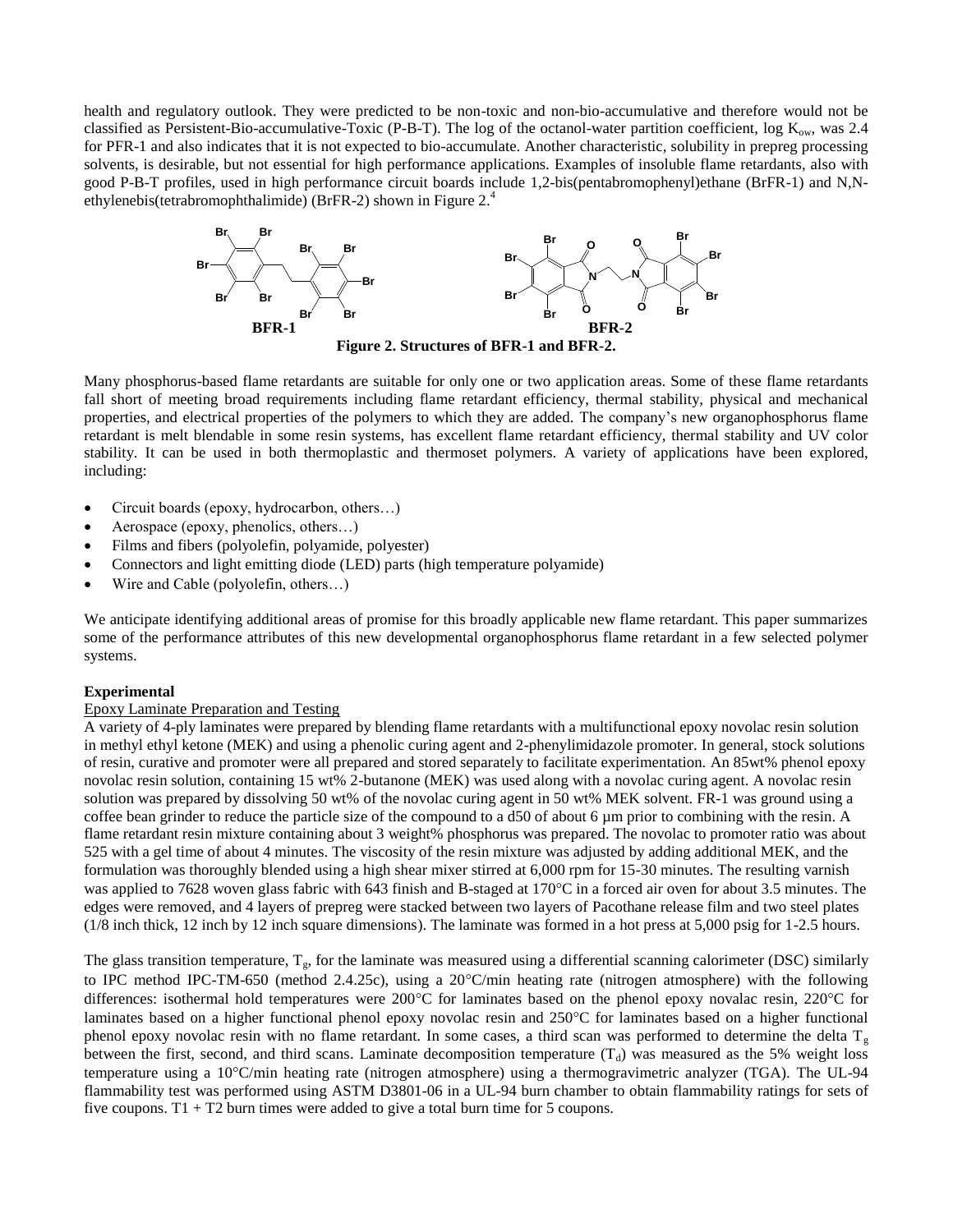## Compounding, Molding, and Testing

PFR-1 was evaluated with a thermally stable melamine-based synergist, N-syn-2. Other additives included a primary antioxidant, a phosphite secondary antioxidant, synthetic hydrotalcites (DHT-4A, DHT-4C); an anti-drip agent, partial sodium salt of ethylene/methacrylic acid copolymer (Na ionomer anti-drip), and polytetrafluroethylene (PTFE) anti-drip agent.

Glass fiber was fed downstream in the extrusion process to maintain good physical properties of the parent resin. Compounded resin was dried rigorously (16h, 120°C) before performing melt flow and rheology measurements. Powder mixing using a timed bi-directional tumble mixer was also employed. Various resins and flame-retardants were hand mixed in a plastic bag and/or tumble-mixed prior to extrusion. The compounding was conducted on a twin-screw extruder. Extrusion temperatures for high temperature polyamide were in the range of 265-330°C and for polyethylene in the range of 180-240C. Extruded strands were pelletized on-line. Test parts were formed in an injection-molding machine. Molding temperatures and pressures for the 0.4mm polyamide molds were as follows: injection pressure (1000/1350 psi), nozzle (288C), zone 1 (296C, 1100 psi), zone 2 (291C, 1050 psi), zone 3 (285C, 1000 psi), zone 4 (800 psi), zone 5 (700 psi), hold time of 8 sec, and cooling time of 30 sec.

Testing was performed on samples according to the following ASTM test standards: Tensile Strength and Elongation at Break (ASTM D638) specimen type 1; Heat Distortion Temperature (ASTM D648) 1/8" at 264 psi and 120°C/h; Notched-Izod Impact Strength (ASTM D256) method A; Melt Flow Rate (ASTM D1238) procedure A, conditions as noted; and Volume resistivity and surface resistivity (ASTM D257). The UL-94 flammability test (ASTM D3801-06) was performed on 3.2 mm (1/8 inch), 1.6 mm (1/16 inch), 0.8 mm (1/32 inch), and 0.4 mm (1/64 inch) bars as noted. Initial color measurements (ASTM D1925) were made using Hunter Lab scale, D65 illuminant, 10 observer, and integrated-sphere geometry. Initial YI\* and Initial L\* were recorded. For Xenon-Arc UV weathering (ASTM D4459-99), the following conditions were used: continuous light cycle,  $0.3$ W/m<sup>2</sup> at 340nm, black panel temperature of 55 $^{\circ}$ C, chamber relative humidity of 55%, 100 hour, 200 hour, and 300 hour exposure, CIE L\*a\*b\*, 10° observer, and D65 Illuminant. YI\* and Delta E\* (ASTM D1925) values were recorded. Un-notched charpy impact strength measurements were performed at the company's Bergheim, Germany site according to ISO179/1eU. Data were recorded for samples oriented edgewise with 3.3 mm height and 12.8 mm width. Capillary rheology measurements were performed at constant 1,000 sec<sup>-1</sup>shear.

Electrical property measurements were performed at Pennsylvania State University. The frequency range of interest for the polypropylene samples was between 1 GHz and 20 GHz. Resonant cavity techniques were employed because of the low dielectric loss for the samples. The microwave dielectric properties of linear low density polyethylene samples with flame retardant were investigated with a split cavity technique.<sup>5-6</sup> Disk samples (2" diameter x 1/8" thick) were individually placed within a split cavity for microwave testing. Three samples of each material were tested to ensure reproducibility of the measurement. In a second characterization technique, R-band and X-band cavities were completely filled with powder, and the dielectric properties were obtained by the resonant cavity frequencies. Two cavity sizes were used for 2 GHz (R-band) and 10 GHz (X-band). All of the loss  $(D_f)$  values were low and approached the lower threshold value of the measurement technique. The dielectric constant  $(D_k)$  values for the powders could not be accurately measured by this technique.

#### **Results and Discussion**

#### Epoxy Laminates

As global data transmission speeds increase, so does the need for higher performance materials in circuit boards. This new organophosphorus flame retardant PFR-1 exhibits a unique combination of excellent flame retardant efficiency, high thermal stability, and exceptional electrical properties useful for fast growing wireless and wired infrastructures. Typical properties of PFR-1 are shown in Table 1.

| Table 1. Properties of PFR-1 Flame Retardant. |                     |  |  |  |  |
|-----------------------------------------------|---------------------|--|--|--|--|
| <b>Property</b>                               | Value               |  |  |  |  |
| Form                                          | Solid, white powder |  |  |  |  |
| Specific Gravity $(g/cm^3)$                   | 1.4                 |  |  |  |  |
| Melting Point, <sup>o</sup> C (by DSC)        | 300                 |  |  |  |  |
| TGA (10°C/min, nitrogen)                      |                     |  |  |  |  |
| 1% weight loss, $\rm{^{\circ}C}$              | 330                 |  |  |  |  |
| $5\%$ weight loss, $^{\circ}$ C               | 365                 |  |  |  |  |
| 10% weight loss, °C                           | 380                 |  |  |  |  |

Tetrabromobisphenol-A (TBBPA) is the leading flame retardant used in the FR-4 printed circuit board industry.<sup>7-9</sup> DOPO, 6H-Dibenz[c,e][1,2]oxaphosphorin, 6-oxide (dihydrooxaphosphaphenanthrene), is the leading organophosphorus flame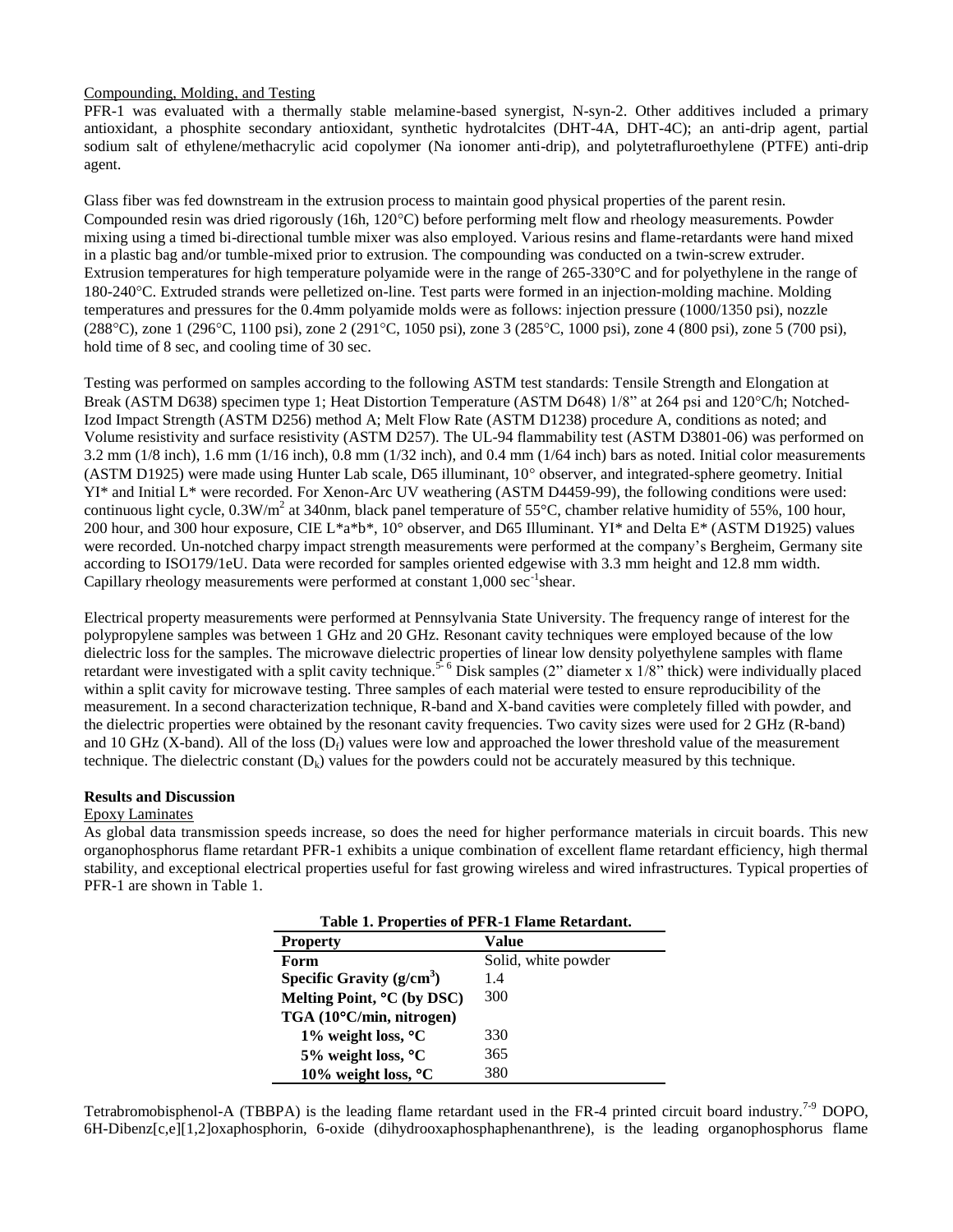retardant used in standard FR-4 markets (Figure 3).<sup>9-11</sup> Some alternate reactive phosphorus flame retardant technologies have been proposed.<sup>12-13</sup>



**Figure 3. Flame Retardants Used in Circuit Board Markets**

Several 4-ply laminates were prepared by blending PFR-1 by itself or in combination with a melamine-based nitrogen synergist (N-syn-1) in a multifunctional epoxy novolac resin solution in MEK and using a phenolic curing agent (Figure 4). A V-1 (borderline V-0) rating was obtained using only PFR-1 to make a laminate containing 3wt% phosphorus. Combining PFR-1 with a nitrogen synergist resulted in a solid V-0 rating at 3wt% phosphorus in the laminate. The phosphorus content could be further decreased to 2.4wt% phosphorus using PFR-1 in combination with a nitrogen synergist.

With addition of silica filler, a UL-94 V-0 rating was obtained for a formulation containing as low as 1.8wt% phosphorus. In the case of silica addition, the effect is not synergistic, rather a simple replacement of resin with an inert filler. Laminate producers utilize fillers to lower the cost of the formulation and to improve laminate dimensional stability, stiffness, thermal conductivity, compressive strength and hardness.<sup>14</sup>



**Figure 4. Flame Retardant Efficiency of PFR-1 in Epoxy Novolac Laminates.**

Glass transition temperature and thermal stability of laminates containing PFR-1 are shown in Figure 5. A higher glass transition temperature (170-180°C) was obtained upon formulating with a nitrogen synergist. Though the laminate decomposition temperature was decreased by inclusion of a nitrogen synergist, a high TGA 5 weight% loss temperature,  $T_d$ >370°C, for the laminate was still maintained.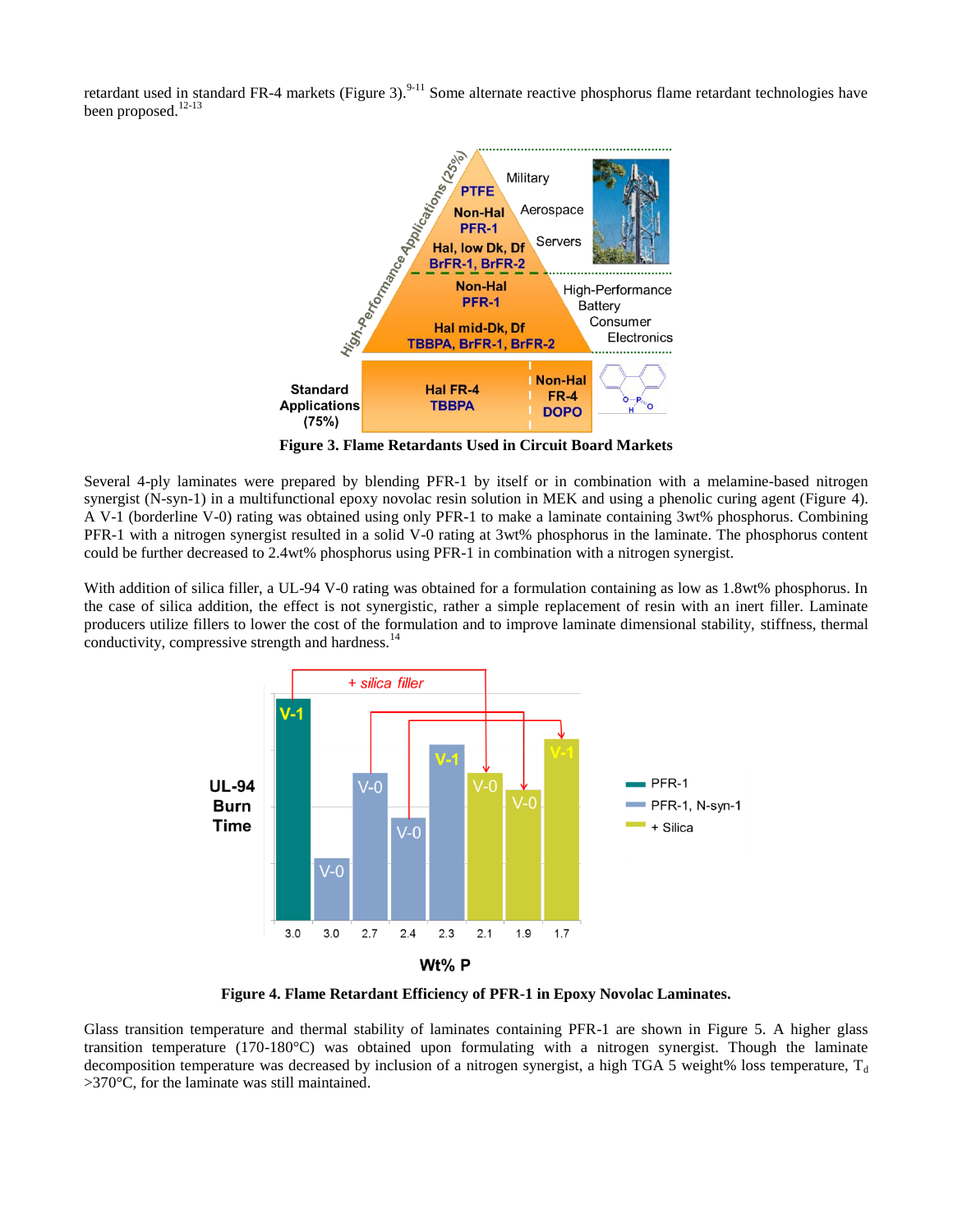

**Figure 5. Glass Transition Temperature and Decomposition Temperature for Laminates Containing PFR-1.**

Electrical properties (Df, dissipation factor) of neat flame retardant powder were measured at 2 GHz (Table 2). The values obtained for PFR-1 (0.001) were comparable to those values obtained for BrFR-1 (0.001) and BrFR-2 (0.002), brominated flame retardants used in high performance circuit board applications. At 10 GHZ, values for all three flame retardants were identical. The influence of air in these measurements can be an issue, so the samples were compacted under pressure. R-band and X-band cavities were completely filled with powder.

| Table 2. Neat Flame Retardant Dissipation Factors.                               |       |       |       |  |  |  |  |
|----------------------------------------------------------------------------------|-------|-------|-------|--|--|--|--|
| <b>Electrical Properties (neat powder)</b><br>$BrFR-2$<br>PFR-1<br><b>BrFR-1</b> |       |       |       |  |  |  |  |
| $D_f$ , Dissipation Factor (2 GHz)                                               | 0.001 | 0.001 | 0.002 |  |  |  |  |
| $D_f$ , Dissipation Factor (10 GHz)                                              | 0.001 | 0.001 | 0.001 |  |  |  |  |

# Polyolefins

The performance of PFR-1 in linear low-density polyethylene (LLDPE) was compared at different loadings and with use of a nitrogen synergist (Table 3). Use of antimony trioxide (ATO) with brominated flame retardants is preferred in polyolefins, for example 21% BrFR-1, 7% ATO, and 15% talc. In this case, loadings of BrFRs similar to that of PFR-1 were used to compare electrical properties and UV stability. Electrical properties  $(D_f,$  dissipation factor and  $D_k$ , dielectric constant) of flame retardant-containing LLDPE resin were measured at 18 GHz.

| Table 3. PFR-1 Evaluation Data in LLDPE Resin: Flame Retardant and Electrical Properties, UV Stability. |  |  |
|---------------------------------------------------------------------------------------------------------|--|--|
|                                                                                                         |  |  |

| Ingredient                                             |                  | <b>Neat Resin</b>  | <b>PFR-1</b> | <b>PFR-1</b> | <b>PFR-1</b> | <b>BrFR-1</b> | BrFR-2 |
|--------------------------------------------------------|------------------|--------------------|--------------|--------------|--------------|---------------|--------|
| <b>LLDPE</b> Resin                                     |                  | 100                | 60           | 70           | 70           | 70            | 70     |
| FR Loading $(wt\%)$                                    |                  |                    | 40           | 30           | 20           | 30            | 30     |
| $N$ -syn-1                                             |                  |                    | ----         | ----         | 10           | ----          | ----   |
| <b>Flame Retardant Properties</b>                      |                  |                    |              |              |              |               |        |
| UL-94 Flammability (3.2 mm, 1/8")                      |                  | ----               | $V-0$        | $V-2$        | $V-0$        |               |        |
| $T1 + T2$ (sec)                                        |                  |                    | 8            | 19           | 8            |               |        |
| <b>Electrical Properties</b>                           | <b>Units</b>     |                    |              |              |              |               |        |
| $D_f$ , Dissipation factor (18 GHz)                    | 0.0002           | ----               | 0.0003       | 0.0007       | 0.0003       | 0.0003        |        |
| $D_k$ , Dielectric Constant (18 GHz)                   | 2.29             | ----               | 2.51         | 2.55         | 2.37         | 2.39          |        |
| <b>Volume Resistivity</b>                              | Ohm-cm $(x1017)$ | ----               |              | 4.0          | 0.5          | 2.7           | 1.7    |
| Ohm/sq $(x10^{17})$<br><b>Surface Resistivity</b>      |                  | ----               | ----         | 3.5          | 1.8          | 4.5           | 5.1    |
| UV Stability, CIE L*a*b*, 10° observer, D65 Illuminant |                  |                    |              |              |              |               |        |
| <b>Initial Color</b>                                   | Initial YI*      | 3.4                |              | 3.7          | 2.3          | 12.6          | 15.3   |
|                                                        |                  | Initial L*<br>94.8 |              | 94.5         | 95.1         | 91.5          | 95.2   |
| After 100 h Xenon                                      | YI*              | 11.2               | ----         | 10.4         | 6.5          | 27.1          | 25.6   |
|                                                        |                  | Delta $E^*$<br>4.7 |              | 4.1          | 2.6          | 8.4           | 7.2    |
| After 200 h Xenon                                      | YI*              | 13.1               |              | 12.8         | 8.8          | 34.3          | 26.5   |
|                                                        |                  | 5.7<br>Delta $E^*$ | ----         | 5.4          | 3.9          | 12.6          | 8.8    |
| After 300 h Xenon                                      | YI*              | 14.5               |              | 14.8         | 10.7         | 41.6          | 26.9   |
|                                                        |                  | Delta $E^*$<br>6.5 | ----         | 6.6          | 5.0          | 16.9          | 9.5    |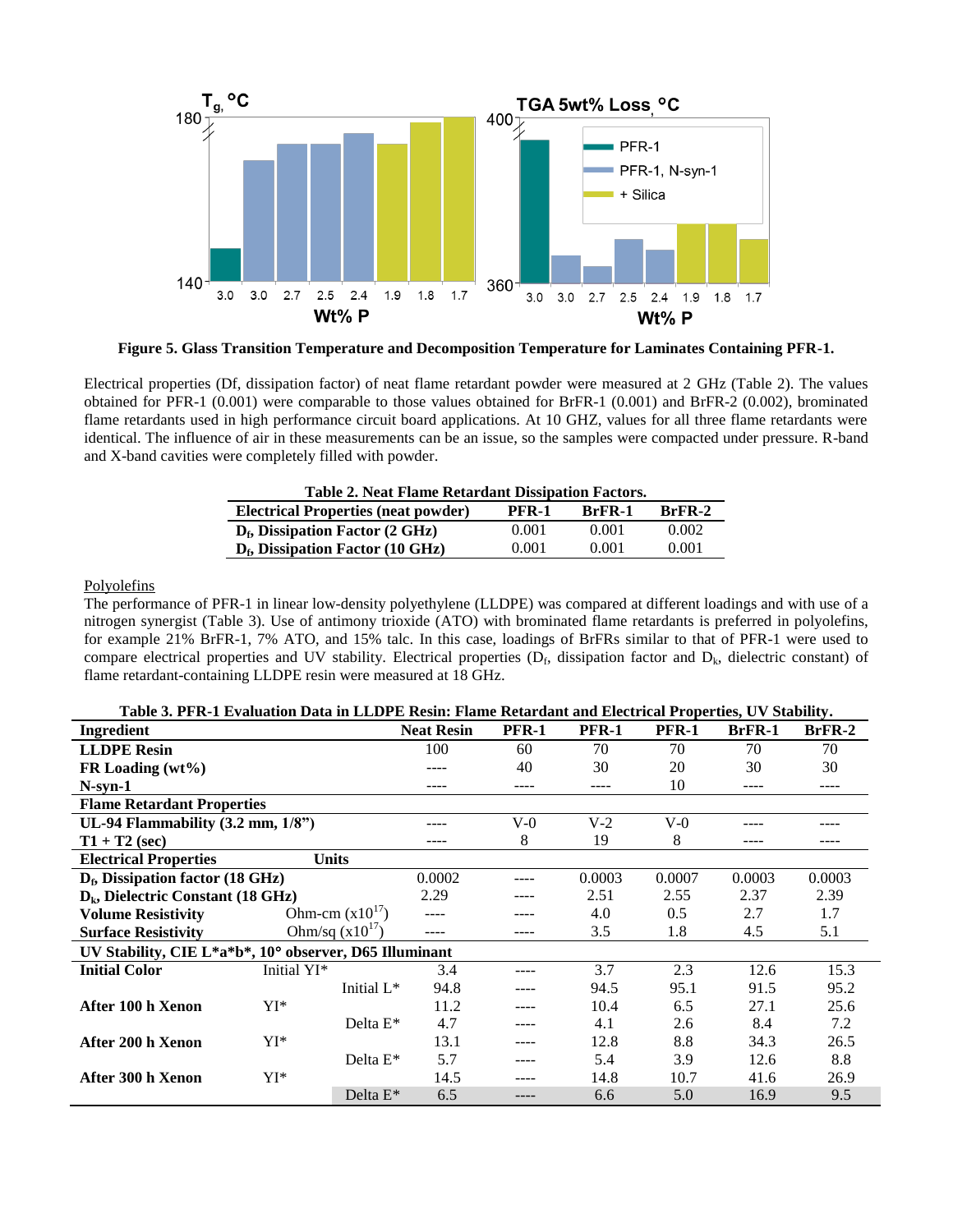The  $D_f$  values (0.0003) were low and identical for all evaluated flame retardant systems (slightly higher vs. the neat resin, 0.0002). The  $D_k$  values were lowest for neat resin (2.29), followed by resin with flame retardant: BRFR-1 (2.37) and BRFR-2 (2.39) and PFR-1 (2.51) and PFR-1 with N-syn-1 (2.55). Retention of good resin electrical properties points towards potential use in polyolefins and related resin systems where electrical properties are important, such as those used in printed circuit boards and wire and cable applications.

PFR-1 (40 wt%) was used to obtain a V-0 rating. With 30 w% PFR-1, a V-2 rating (flaming drip) was obtained. By decreasing the PFR-1 loading to 20 wt% and adding 10 wt% nitrogen synergist, a V-0 rating was obtained, allowing lower loadings of PFR-1, while maintaining good flame retardant performance.

Excellent UV color stability was observed with XP-7866 formulations in polyethylene (with and without nitrogen synergist), where delta E\* was less than ten after 300 hours of xenon-arc weathering (Table 3). The UV stability of PFR-1 in LLDPE is even better than the polyethylene containing BrFR-2, which is considered to have good UV performance. UV absorbers/stabilizers can be used to further improve performance; No UV stabilizers have been added to these formulations.

Additional physical properties were also improved by formulating with a nitrogen synergist (Figure 6). Properties evaluated include melt flow index (MFI), Izod impact strength, elongation at yield and elongation at break.



**Figure 6. Physical Properties of PFR-1 in LLDPE Resin.**

# High Temperature Polyamide 6T

Both brominated flame retardants, including a commercial brominated polystyrene, BrFR-3 from the company, and phosphorus flame retardants, including a commercial phosphorus flame retardant, PFR-2, have been used extensively in engineering thermoplastic resins, including a variety of polyamides for connectors.<sup>15-16</sup> Table 4 summarizes comparisons of PFR-1 with PFR-2 and BrFR-3 in glass-filled high temperature nylon (HTN).

Use of PFR-1 in combination with a nitrogen synergist, N-syn-2, allowed for attainment of good flame retardancy without sacrificing thermal properties such as heat distortion temperature (HDT) and physical properties, such as tensile strength. Without nitrogen synergist, high loadings of PFR-1 are required to achieve a UL-94 V-0 rating. For a formulation containing 20% PFR-1 and no synergist, lower values were obtained for several properties, including HDT (252 $^{\circ}$ C), tensile strength  $(16x10^3 \text{ psi})$ , elongation at break (1.2%) and charpy impact strength (27 kJ/m<sup>2</sup>) compared with a formulation containing 10% PFR-1 and 10% N-syn-2, where HDT (271°C), tensile strength ( $22x10<sup>3</sup>$  psi), elongation at break (1.7%) and charpy impact strength (39 kJ/m<sup>2</sup>) values were improved by inclusion of a nitrogen synergist. Such a formulation would also be more cost advantageous. Additional synergists will be explored for use with PFR-1.

Use of DHT-4C in place of DHT-4A gave lower burn times for the 0.8mm thick molds. With increased DHT-4C loading (from 0.1 to 0.25%), a UL-94 V-0 rating was obtained for 0.4 mm thick parts. More data will be collected using this new 0.4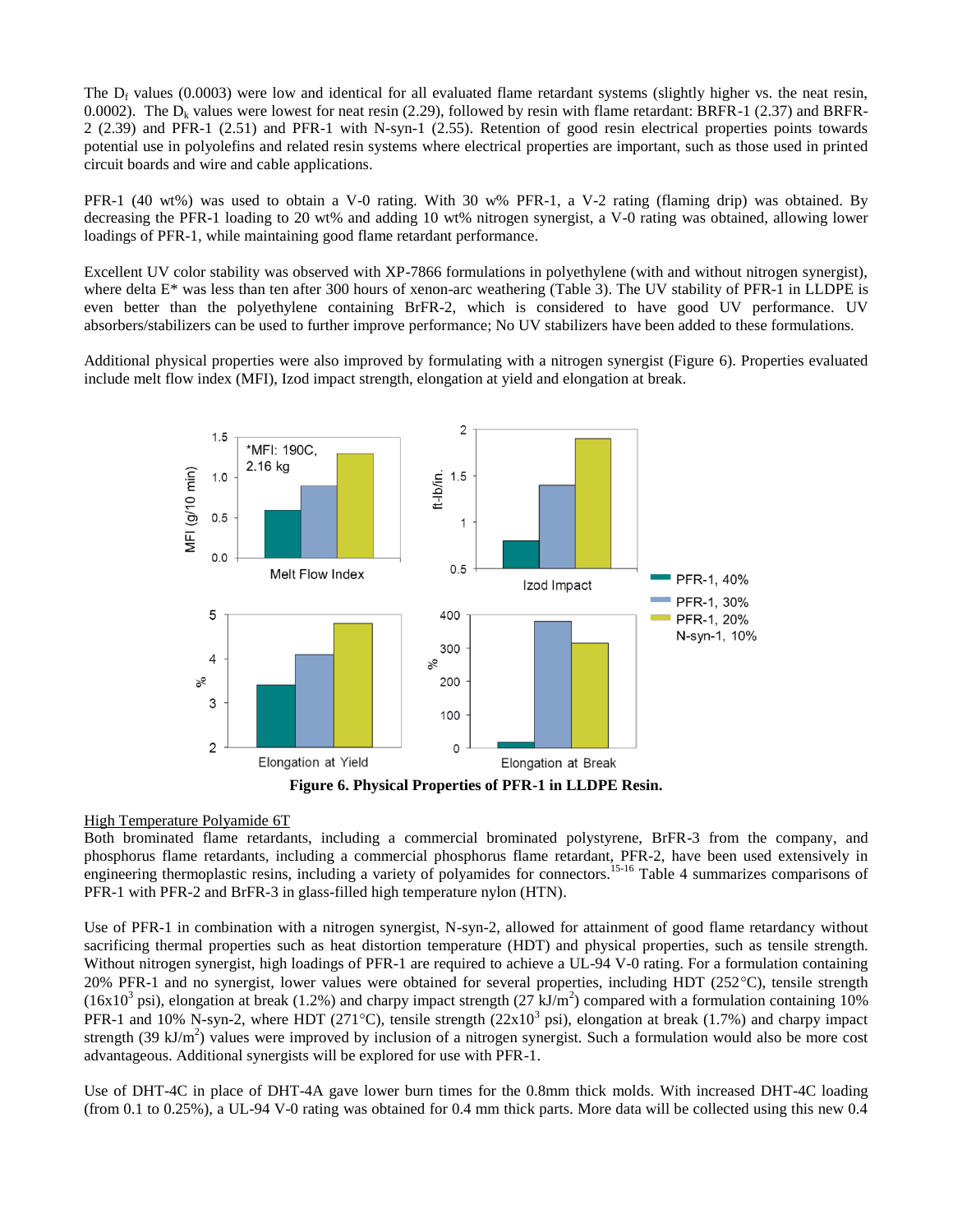mm mold. When the partial sodium salt of ethylene/methacrylic acid copolymer anti-drip agent was omitted from the formulation, a V-2 rating (flaming drips) was obtained.

| Ingredient                           | <b>GF</b><br><b>Resin</b> | BrFR-3         | <b>PFR-1</b>   | <b>PFR-1</b>   | <b>PFR-1</b>  | <b>PFR-1</b>   | <b>PFR-1</b>   | <b>PFR-1</b>   | <b>PFR-2</b>   |
|--------------------------------------|---------------------------|----------------|----------------|----------------|---------------|----------------|----------------|----------------|----------------|
| FR Loading (wt%)                     | $---$                     | 18.6           | 20             | 11             | 11            | 10             | 10             | 10             | 10             |
| <b>Antimony trioxide</b>             | ----                      | 6.0            | ----           | ----           | ----          | ----           | ----           | ----           | ----           |
| $N-syn-2$                            | ----                      | ----           | ----           | 11             | 11            | 10             | 10             | 10             | 10             |
| <b>PTFE</b>                          | ----                      | 0.4            | 0.4            | 0.4            | 0.4           | 0.4            | 0.4            | 0.4            | 0.4            |
| Na ionomer anti-drip                 | ----                      | $\overline{2}$ | $\overline{2}$ | $\overline{2}$ | ----          | $\overline{2}$ | $\overline{2}$ | $\overline{2}$ | $\overline{2}$ |
| Phosphite                            |                           | 0.15           | 0.15           | 0.15           | 0.15          | 0.15           | 0.15           | 0.15           | 0.15           |
| DHT-4A                               |                           | 0.1            | 0.1            | 0.1            | 0.1           | 0.1            | $- - - -$      | ----           | 0.1            |
| DHT-4C                               |                           | $\frac{1}{2}$  | $\frac{1}{2}$  | ----           | $\frac{1}{2}$ | $---$          | 0.1            | 0.25           | $\frac{1}{2}$  |
| 330                                  | ----                      | 0.15           | 0.15           | 0.15           | 0.15          | 0.15           | 0.15           | 0.15           | 0.15           |
| 1° Antioxidant                       | ----                      | 0.15           | 0.15           | 0.15           | 0.15          | 0.15           | 0.15           | 0.15           | 0.15           |
| <b>Units</b><br><b>Flammability</b>  |                           |                |                |                |               |                |                |                |                |
| UL-94 (3.2mm)                        | <b>Burn</b>               | $V-0$          | $V-0$          | $V-0$          | $V-0$         | $V-0$          | $V-0$          | $V-0$          | $V-0$          |
| $T1+T2$<br><b>Sec</b>                | 346                       | 8              | 7              | 7              | $\tau$        | 8              | $\tau$         | 7              | 12             |
| UL-94 (1.6mm)                        | Burn                      | $V-0$          | $V-0$          | $V-0$          | $V-0$         | $V-0$          | $V-0$          | $V-0$          | $V-0$          |
| $T1+T2$<br><b>Sec</b>                | 138                       | $\,8\,$        | 12             | 11             | 20            | 12             | 14             | $\,8\,$        | 33             |
| UL-94 (0.8mm)                        | <b>Burn</b>               | $V-0$          | $V-0$          | $V-0$          | $V-2$         | $V-0$          | $V-0$          | $V-0$          | $V-1$          |
| $T1+T2$<br><b>Sec</b>                | 328                       | 9              | 14             | 16             | 16            | 28             | 16             | 17             | 83             |
| UL-94 (0.4mm)                        | ----                      |                | ----           | ----           | ----          | ----           | ----           | $V-0$          | ----           |
| $T1+T2$<br><b>Sec</b>                | ----                      | $- - - -$      | ----           | ----           | ----          | ----           | $- - - -$      | 19             | ----           |
| <b>Properties, Units</b>             |                           |                |                |                |               |                |                |                |                |
| MFI, $g/10$ min                      | 16                        | 17             | 9              | 19             | 41            | 19             | 14             | 18             | 4              |
| $(325^{\circ}C, 1.2 \text{ kg})$     |                           |                |                |                |               |                |                |                |                |
| Rheology, Pa-s                       | 121                       | 66             | 69             | 68             | 64            | 69             | 74             | 74             | 118            |
| HDT, °C                              | 290                       | 283            | 252            | 265            | 268           | 271            | 271            | 272            | 279            |
| Moisture, %                          | 0.02                      | 0.03           | 0.05           | 0.08           | 0.05          | 0.05           | 0.05           | 0.04           | 0.07           |
| Tensile strength, $psi*10^3$         | 24.4                      | 23.8           | 16.2           | 20.3           | 23.8          | 22.2           | 22.4           | 23.6           | 20.2           |
| Tensile Modulus, psi*10 <sup>3</sup> | 14.5                      | 16.9           | 17.8           | 17.9           | 20.2          | 16.5           | 16.5           | 17.1           | 15.4           |
| Elongation @ break, %                | 2.02                      | 1.97           | 1.18           | 1.44           | 1.54          | 1.71           | 1.68           | 1.87           | 2.06           |
| IZOD impact, ft-lb/in                | 1.62                      | 1.70           | 1.42           | 1.31           | 1.58          | 1.42           | 1.44           | 1.43           | 1.23           |
| Charpy impact, $kJ/m^2$              | 56                        | 75             | 27             | 39             | 46            | 39             | 54             | 50             | 46             |

|  |  |  | Table 4. Evaluation Data for PFR-1 in High Temperature Polyamide with 30 weight % Glass Fiber. |
|--|--|--|------------------------------------------------------------------------------------------------|
|  |  |  |                                                                                                |

Molded articles of this resin are shown in Figure 7. Molds of formulations containing PFR-1 and BrFR-3 were light in color. Both of these flame retardants are melt blendable, and melt flow characteristics were similar for these two systems (MFI and rheology values). The PFR-2 molded articles were brown in color with some off-gassing observed during processing, demonstrating that under equivalent processing conditions, PFR-1 is more thermally stable than PFR-2. Significant color differences between PFR-1 and PFR-2 molds are shown in Figure 7. Formulating and processing with better stabilization of PFR-2 is planned to allow better property comparison with PFR-1 and BrFR-3.



**Figure 7. Flame Retardant High Temperature Polyamide Molds (3.2 mm, 1/8").**

Capillary rheology data is shown in Figure 8. Only one data point at 69 Pa-s was collected in the automated test for 20% PFR-1 indicating viscosity was not stable throughout the one minute duration test. A continuous decrease in viscosity was observed for PFR-2 with N-syn-2. Improved stabilization should eliminate such a trend. Viscosity was reasonably stable for other flame retardant samples, including BrFR-3/ATO and PFR-1/N-syn-2 in high temperature polyamide. Viscosity was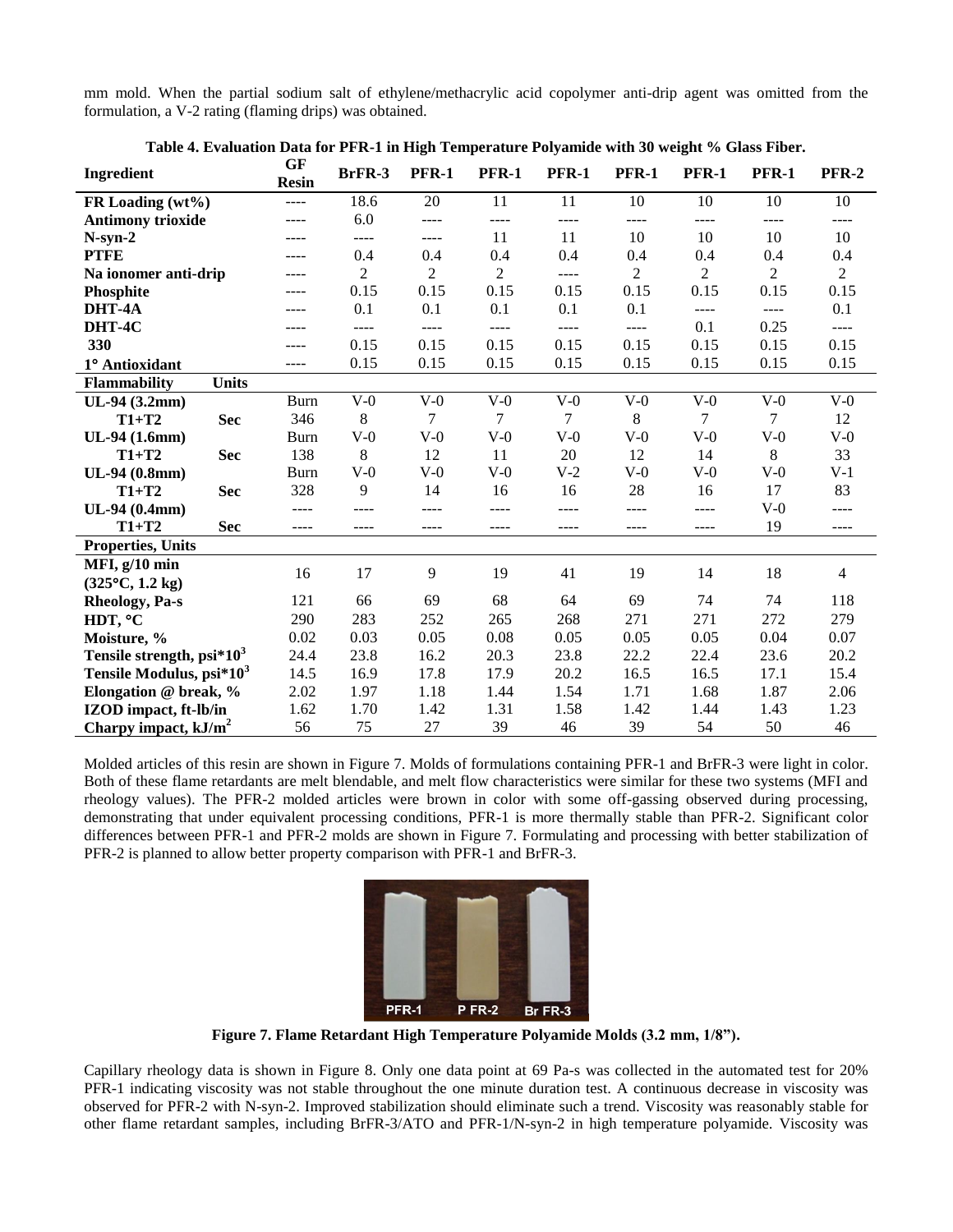significantly lower for these samples compared with glass-filled resin and PFR-2/N-syn-2 samples. BrFR-3 is commercially used in high temperature polyamide, is melt blendable, higher flow, and allows for rapid processing of molded parts.



**Figure 8. Capillary Rheology for Flame Retardant High Temperature Polyamide (at 1000-1 sec Shear).**

Rheology data for PFR-1 similarly exhibits this potential. PFR-2 is not melt blendable, so there may be limitations to achieving a high flow system, as reflected in MFI and rheology values. Use of PFR-1 as a flow enhancer for non-halogen flame retardant high temperature polyamides will be explored.

#### **Conclusions**

As technology progresses, so does the need for advanced materials. Anticipating this need, this material was developed as a high performance non-halogenated flame retardant technology. This new flame retardant can be processed at high temperatures and has a unique combination of high flame retardant efficiency, high thermal stability and superior electrical properties. It can be applied in many different resin systems such as those used in printed circuit boards, aerospace, films and fibers, wire and cable, and connector applications. With a high melting point, it is melt blendable in applications where resins are processed at high temperature. The performance characteristics of this flame retardant make it attractive for a broad range of applications.

#### **References**

<sup>1</sup> Corbridge, Derek E. C. "Phosphorus: Chemistry, Biochemistry and Technology", 6th ed.; CRC Press, **2013**.

<sup>2</sup> Rakotomalala, M., Wagner, S., and Doering, M. *Materials* **2010,** *3*, 4300.

<sup>3</sup> Levchik, S. V. and Weil, E. D., *J. Fire Sci.* **2006**, 24(*5*), 345.

<sup>4</sup> Maxwell, K. A. and Ranken, P. F. "Halogen-Free Flame Retardants for PWBs: Challenges and Opportunities", *Proceedings of IPC EXPO* **2007**.

5 Janezic, M. D. and Baker-Jarvis, J. "Full-wave analysis of a split-cylinder resonator for nondestructive permittivity measurements", *Microwave Theory and Techniques, IEEE Transactions* **1999**, 47*(10)*, 2014.

<sup>6</sup> Kent, G. "Nondestructive permittivity measurement of substrates", *Instrumentation and Measurement, IEEE Transactions* **1996**, 45*(1)*, 102.

<sup>7</sup> Landry, S. D. "Tetrabromobisphenol A – The Flame Retardant of Choice for Printed Wiring Boards", *Proceedings of IPC APEX EXPO* **2009**.

<sup>8</sup> Hardy, M. "Regulatory Status of the Flame Retardant Tetrabromobisphenol A", *Proceedings of IPC EXPO* **2000**.

<sup>9</sup> Thompson, S. G., Hardy, M. L., Maxwell, K. A., Ranken, P. F. *OnBoard Technology* **2005**, 8.

<sup>10</sup> Levchik, S. V. and Wang, C. S. "Comparative Study of Phosphorus-based Flame Retardants in Halogen-Free Laminates", *Proceedings of IPC EXPO* **2007**.

<sup>11</sup> Lin, C. H.; Wang, C. S. *Polymer* **2001,** 42 1869.

 $12$  Timberlake, L. D., Hanson, M. V., Bol, K., Narayan, S. "A Combination Flame Retardant Curing Agent Material for Non-Halogen PCB Laminates", *Proceedings of IPC APEX EXPO* **2011**.

<sup>13</sup> Levchik, S. V.; Weil, E. D. "Developments in Phosphorus Flame Retardants", Advances in Fire Retardant Materials", Horrocks, A. R. and Price, D., Eds.; Woodhead Publishing: Cambridge, UK, **2008**, 49-66.